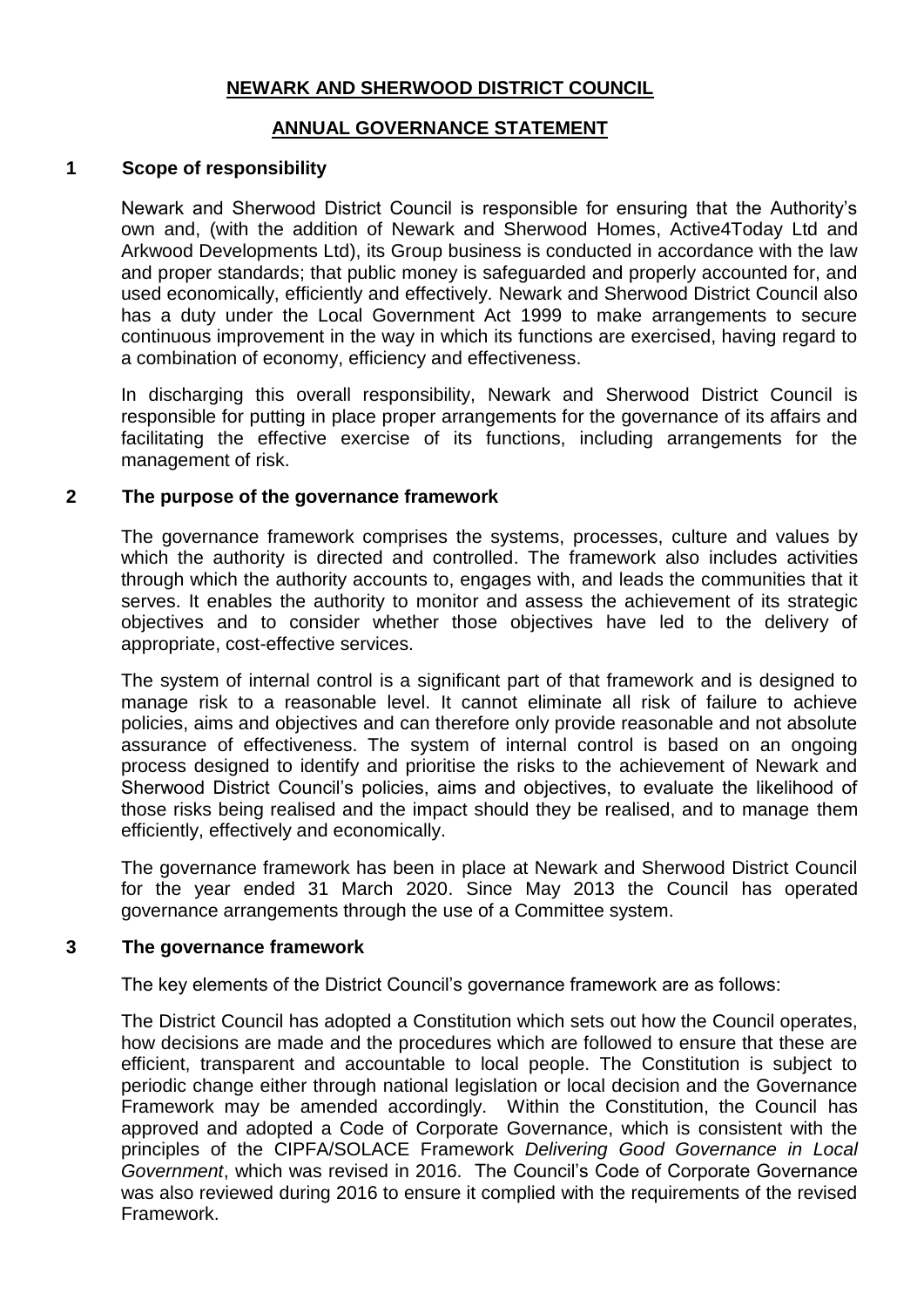The Annual Governance Statement explains how the Council has complied with the code and also meets the requirements of *Regulation 6(1)(a) of the Accounts and Audit Regulations 2015* which require an authority to conduct a review at least once in a year of the effectiveness of its system of internal control and include a statement reporting on the review with any published Statement of Accounts *(England).* 

The Council adopted a new Community Plan for the 2019/20 financial year which was approved at Council on  $7<sup>th</sup>$  March 2019. The new Community Plan spans the medium term from 2019 through to 2023 and sets out 11 Objectives [\(https://www.newark](https://www.newark-sherwooddc.gov.uk/media/newarkandsherwood/imagesandfiles/strategiesandpolicies/pdfs/20190308CommunityPlan2019to23.pdf)[sherwooddc.gov.uk/media/newarkandsherwood/imagesandfiles/strategiesandpolicies/pdf](https://www.newark-sherwooddc.gov.uk/media/newarkandsherwood/imagesandfiles/strategiesandpolicies/pdfs/20190308CommunityPlan2019to23.pdf) [s/20190308CommunityPlan2019to23.pdf\)](https://www.newark-sherwooddc.gov.uk/media/newarkandsherwood/imagesandfiles/strategiesandpolicies/pdfs/20190308CommunityPlan2019to23.pdf). The delivery of these objectives is being conducted in accordance with the Governance framework.

During 2019/20 the Council facilitated policy and decision-making through a Committee system. Meetings are open to the public except where exempt or confidential matters are being considered. In addition, the Council's Constitution gives delegated authority for senior officers of the Council to make decisions in certain specified circumstances.

The District Council has a cross-service Risk Management Group that meets regularly to identify and evaluate all significant risks. Strategic, Corporate and Operational Risk Registers are in place and appropriate staff have been trained in the assessment, management and monitoring of risks. In addition to this, a Fraud Risk Register is in place and a full refresh took place during 2019/20 facilitated by the Council's Internal Audit contractors Assurance Lincolnshire. This was due to be presented to the Audit and Accounts Committee at its meeting in April, but due to the Coronavirus Pandemic, this meeting was cancelled.

Through reviews by external auditors, external agencies, internal auditors, and its performance team the District Council constantly seeks ways of ensuring the economical, effective and efficient use of resources, and for securing continuous improvement in the way in which its functions are exercised, having regard to a combination of economy, efficiency and effectiveness.

Services are delivered by trained and experienced officers. All posts have a detailed job description and person specification. Training needs are identified through the Performance Appraisal Scheme, which was reviewed and updated in 2019.

The statutory role of Monitoring Officer is undertaken by the Director of Governance and Organisational Development. It is the function of the Monitoring Officer to ensure compliance with established policies, procedures, laws and regulations. After consulting with the Head of Paid Service, the Monitoring Officer will report to the full Council if she considers that any proposal, decision or omission would give rise to unlawfulness or maladministration. The standards of behaviour for members and employees are defined through Codes of Conduct and the Code of Corporate Governance. The Council also has an Anti-Fraud and Corruption Strategy and a Whistleblowing Policy that enables concerns to be raised confidentially by employees or persons doing business with the Council. A complaints system is also operated by the Council to enable comments on services to be received and investigated.

The Director of Resources post is combined with the Deputy Chief Executive position and has the s151 Officer responsibilities attached to it. The s151 Officer is responsible for the proper administration of the Council's financial affairs including maintenance of financial records, presentation of statutory accounts and budgets, provision of effective internal audit and financial advice to Council. The Council's financial management arrangements conform to the governance requirements of the CIPFA Statement on the Role of the Chief Financial Officer in Local Government.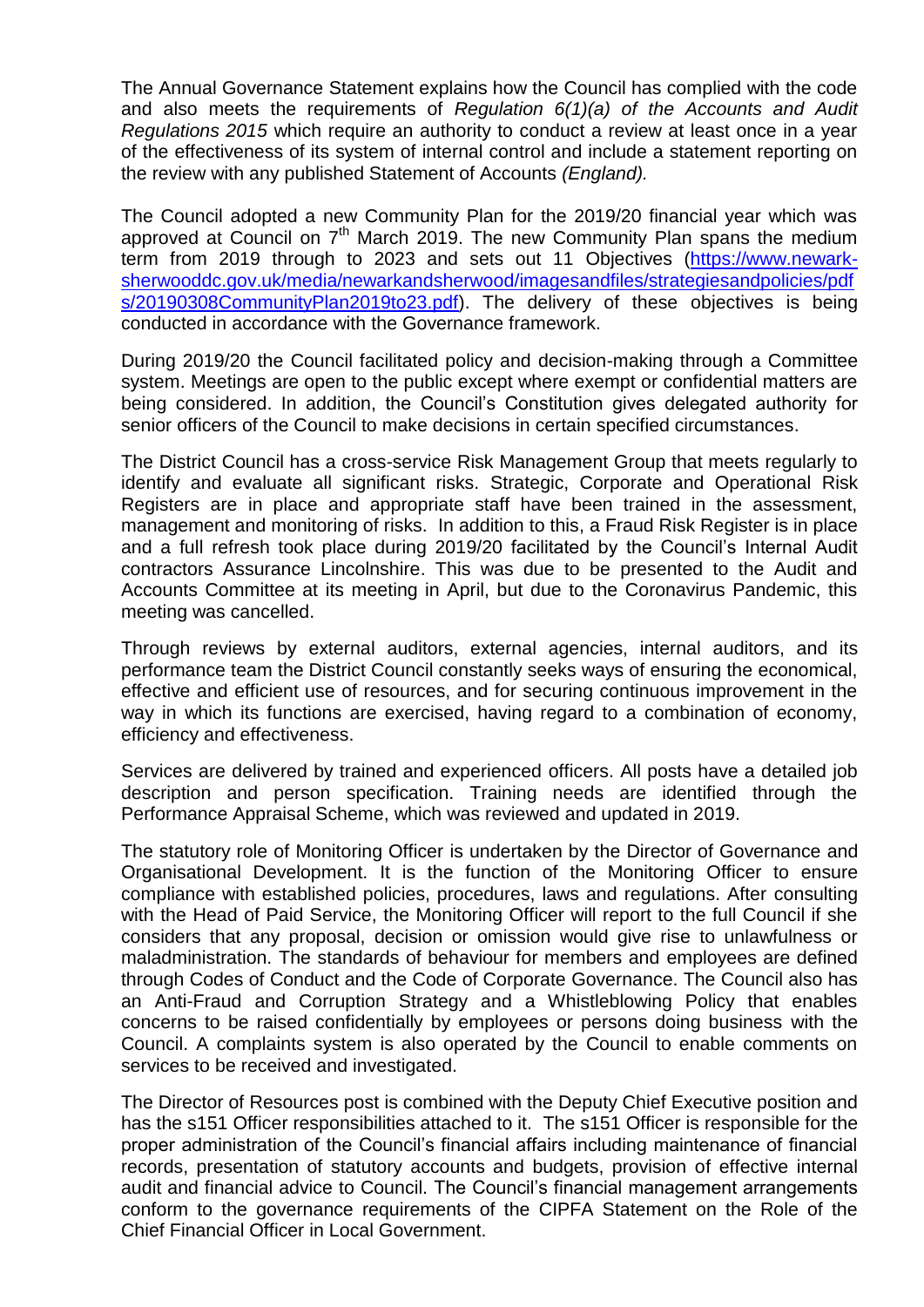The Council communicates with its community and stakeholders by means of a periodic publication, "Voice", through its website and through social media and by specific consultation. It undertook a household survey of all the residents and businesses in the District in 2018/19 – which led to the review and adoption of its Community Plan.

## **4 Review of effectiveness**

Newark and Sherwood District Council has responsibility for conducting, at least annually, a review of the effectiveness of its governance framework including the system of internal control. The review of effectiveness is informed by the work of the executive managers within the authority who have responsibility for the development and maintenance of the governance environment, the Audit Manager's annual report, and also by comments made by the external auditors and other review agencies and inspectorates. Business managers are required to provide assurance to the s151 officer that service areas are compliant with the Council's governance arrangements.

The process that has been applied in maintaining and reviewing the effectiveness of the system of internal control includes:

The Monitoring Officer has a duty to monitor and review the operation of the Constitution to ensure its aims and principles are given full effect. The Council reviews the Constitution through a dedicated working party comprising, inter alia, all the group leaders, on a regular basis, and has formed a Councillors' Commission to consider any changes resulting from recent legislation and to consider changes to facilitate more effective governance of the Council.

*Overview and Scrutiny* - During 2019/20 the overview & scrutiny function was undertaken through Committees with overview & scrutiny principles being embedded in the remits of the Policy and Finance Committee and the three functional committees as well as the Audit and Accounts Committee.

*Councillors' Commission -* The Council reviews the Constitution through a dedicated working party, (the Councillor's Commission), which comprises senior councillors across all political groups, including all the group leaders. It meets on a regular basis to consider any changes resulting from recent legislation, and to consider proposals to facilitate more effective governance of the Council.

In October 2019, the Council undertook a governance review facilitated by an external peer team led by the Local Government Association. The review focussed on three broad areas: what was working well; what could be improved; and what should the Council do next. The report from the peer review made recommendations for the Council to explore the opportunity to improve governance further by looking at a future governance system and structures that delivers:

- $\triangleright$  a greater focus on outcomes for the community;
- $\triangleright$  clearer political ownership and accountability for policy and decision making, including opportunities to challenge;
- $\triangleright$  consideration of where and how policy should be developed;
- $\triangleright$  greater political and managerial oversight of council performance;
- $\triangleright$  reducing duplication and inefficiencies;
- $\triangleright$  improving the speed and transparency of decision-making;
- $\triangleright$  further and ongoing community and stakeholder engagement, building on the success of the Corporate Plan process

The Councillors' Commission was tasked with taking the review forward in December 2019. It was agreed that the next step would be for councillors and officers to visit a small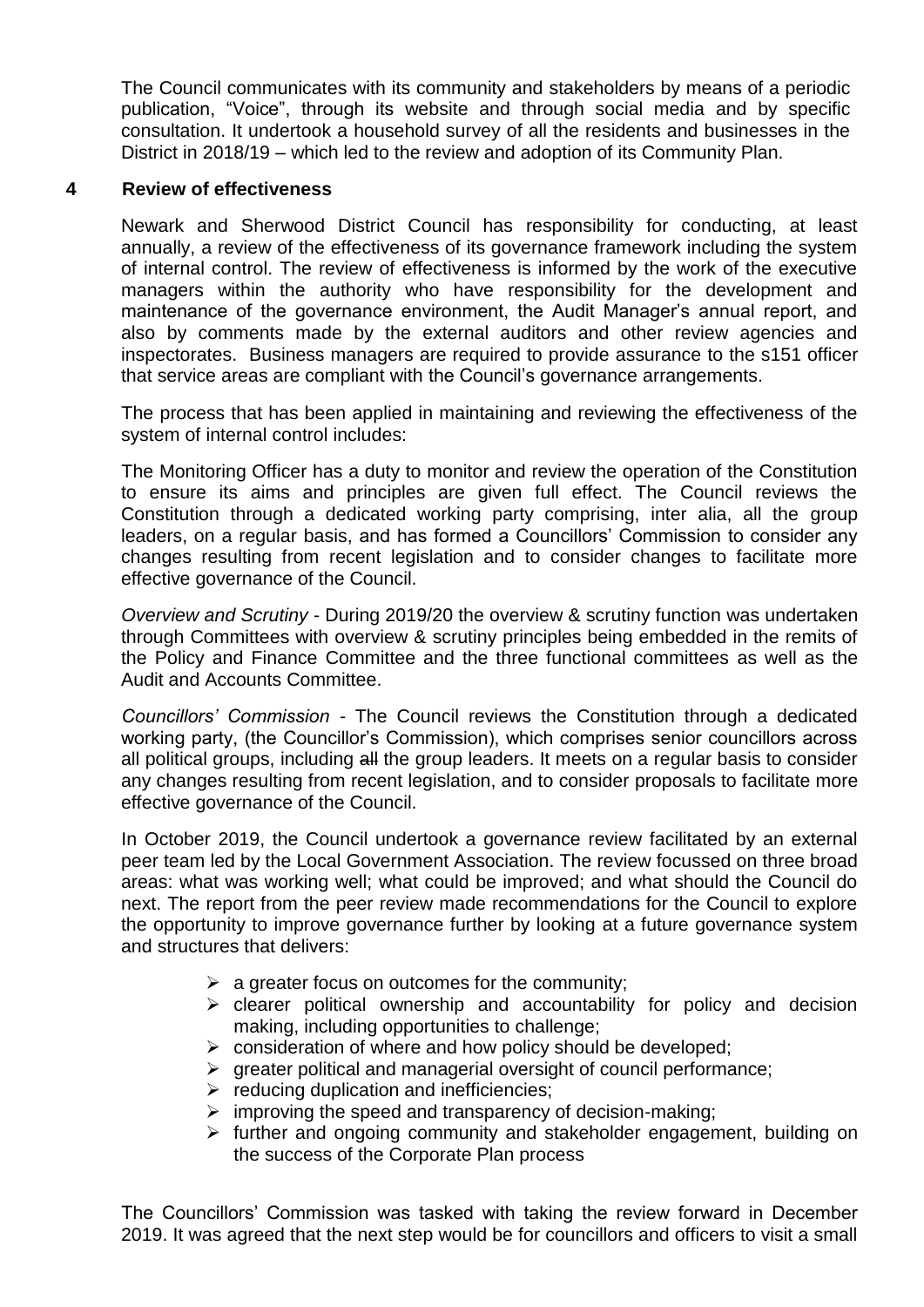number of councils with differing governance of cabinet/committee arrangements to learn from their experiences. Although these visits were arranged to take place in March and April – these have been put on hold due to the pandemic.

*The Monitoring Officer* -. Recent changes have been made to the Constitution, specifically the procedures for council/committee meetings and decision making arising from new Government Regulations to enable remotely held meetings due to the social distancing rules because of Covid-19. In addition, the Council has commissioned Assurance Lincolnshire, the Council's internal auditors, to undertake an ethics and culture health check. Assurance Lincolnshire have developed a model to review the ethical culture within a local authority to test out how well its rules, procedures and behaviours around good ethical governance are embedded within the organisation. The model has been developed to get 'under the surface' and examine the principles and standards that underpin the way in which officers and members interact with others to support excellent service delivery. It is anticipated that this work will be completed during the current year. The review is being overseen by the Monitoring Officer and the Audit and Accounts Committee.

*Internal Audit* - is responsible for reviewing the quality and effectiveness of systems of internal control. An annual audit plan is approved by the s151 Officer together with the Senior Leadership Team and reported to the Audit and Accounts Committee. The reporting process for Internal Audit requires a report of each audit to be submitted to the relevant Chief Officer and Business Manager. The report includes recommendations for improvements that are included within an action plan and require agreement or rejection by service managers. The Audit and Accounts Committee receives executive summaries of all internal audit reports and is advised of progress in implementing recommendations. Internal Audit reports are considered by the Council's Senior Leadership Team. The Head of Internal Audit issues an annual opinion on the overall adequacy and effectiveness of the Council's governance, risk and control framework. For the 2019/20 financial year, the opinion of the Head of Internal Audit is that the Council is performing adequately across the areas of Financial Control, Governance, Risk and Internal Control. Five reports gave limited assurance (three during 2018/19) relating to:

- Building Control Client Side Since 2016, the Council, together with Rushcliffe Borough Council and South Kesteven District Council, have been working collaboratively on the delivery of a Building Control service. This report identified improvements relating to contract and relationship management;
- Community Centres The Council currently has 4 Community Centres under its ownership. This audit identified improvements relating to structure and performance measures to ensure that the Council understands the value that the Community Centres are adding and the mitigate any further risks;
- ICT Incident Management This report highlighted improvements relating to ICT incident reporting, handling and lessons learnt in order to efficiently and effectively deal with reported ICT issues.
- Key Controls Health and Safety As part of the Council's key control testing an area of weakness was recognised within Health and Safety reporting. The report identified improvements relating to reviewing risk assessments.
- Key Controls Absence Management As part of the Council's key control testing an area of weakness was recognised within absence management. The report identified improvements relating to reporting of information and review of the current policies.

Recommendations are being implemented to address the weaknesses identified by Internal Audit.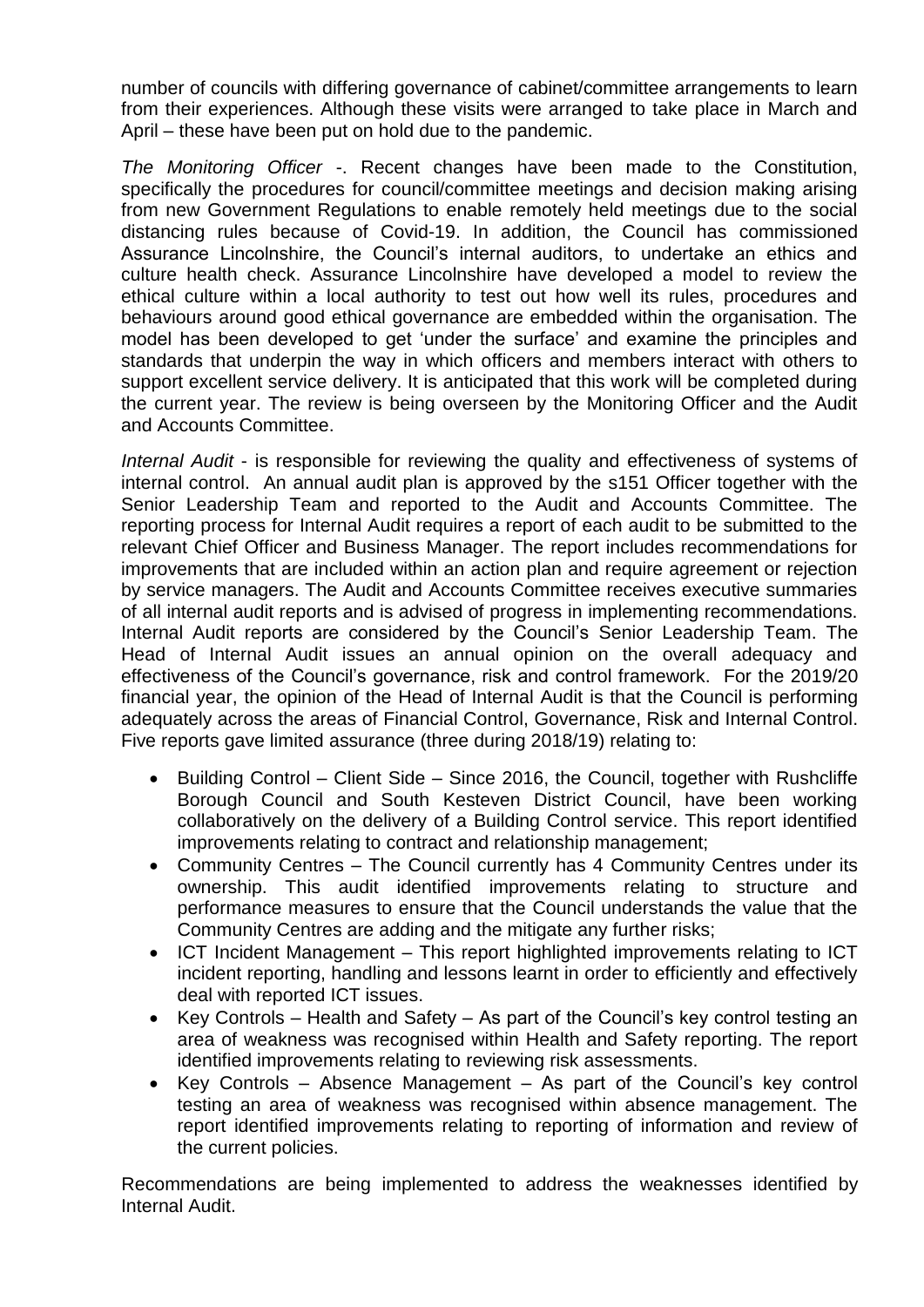In addition, a management review was carried out of phase 1 of the Sherwood Forest Arts and Crafts Centre in Edwinstowe, which involved the conversion of a derelict building on Forest Corner. The review identified a number of weaknesses in project management and budgetary control. Management have carried out further follow up reviews and appropriate action is being taken to address the issues and weaknesses identified.

The internal audit function is carried out by Assurance Lincolnshire. During November 2019, a report reviewing the effectiveness of the Internal Audit function was considered by the Audit and Accounts Committee. The results of this review concluded that the Internal Audit function is currently working effectively. Assurance Lincolnshire conforms to the UK Public Sector Internal Audit Standards. An External Quality Assessment was undertaken IN September 2016 and preparations have started for the next required assessment in 2021. No areas of non-compliance with the standards that would affect the overall scope or operation of the internal audit activity was identified.

Risk management policies and procedures are in place with the objective of ensuring that the risks facing the authority in achieving its objectives are evaluated, regularly reviewed and mitigation strategies developed.

Additionally to the issues identified in the table below, the current key issue for the Council is COVID-19. The Council is working closely with central government, the health service and the local resilience forum to support businesses and residents across the District as follows:

- Supporting businesses Rate relief coupled with grants for businesses in the retail, hospitality and leisure sectors have to date helped around 2,200 businesses
- Supporting residents the Council is making contact with vulnerable residents and tenants and is working with partners to proactively support rough sleepers. Residents who have serious underlying health conditions have been identified and there are processes in place to support this highly vulnerable group

In moving to the recovery phase, the Council has initiated a recovery cell (as part of its Emergency Planning policy) in order to focus initially on community resilience and economic impact, alongside day to day service provision. This group will also consider how lessons can be learned from the response to the pandemic and how opportunities can be explored and impacts be mitigated. The Council plans recognise that recovery is best achieved with multi agency collaboration in accordance with the guidance and responsibilities of the Civil Contingencies Act. The Council is fully engaged in recovery planning and delivery at a local, regional and national level.

Virtual Council meetings are taking place to maintain open and transparent decision making whilst observing social distancing. Further information regarding this can be found on the Council's social media accounts and at www.democracy.newarksherwooddc.gov.uk

## **Conclusion**

The Council has assessed the governance arrangements in place throughout 2019/20 and whilst it is considered that the current arrangements provide a satisfactory level of assurance, work is continuously underway to ensure that the arrangements remain fit for purpose in an ever changing external environment.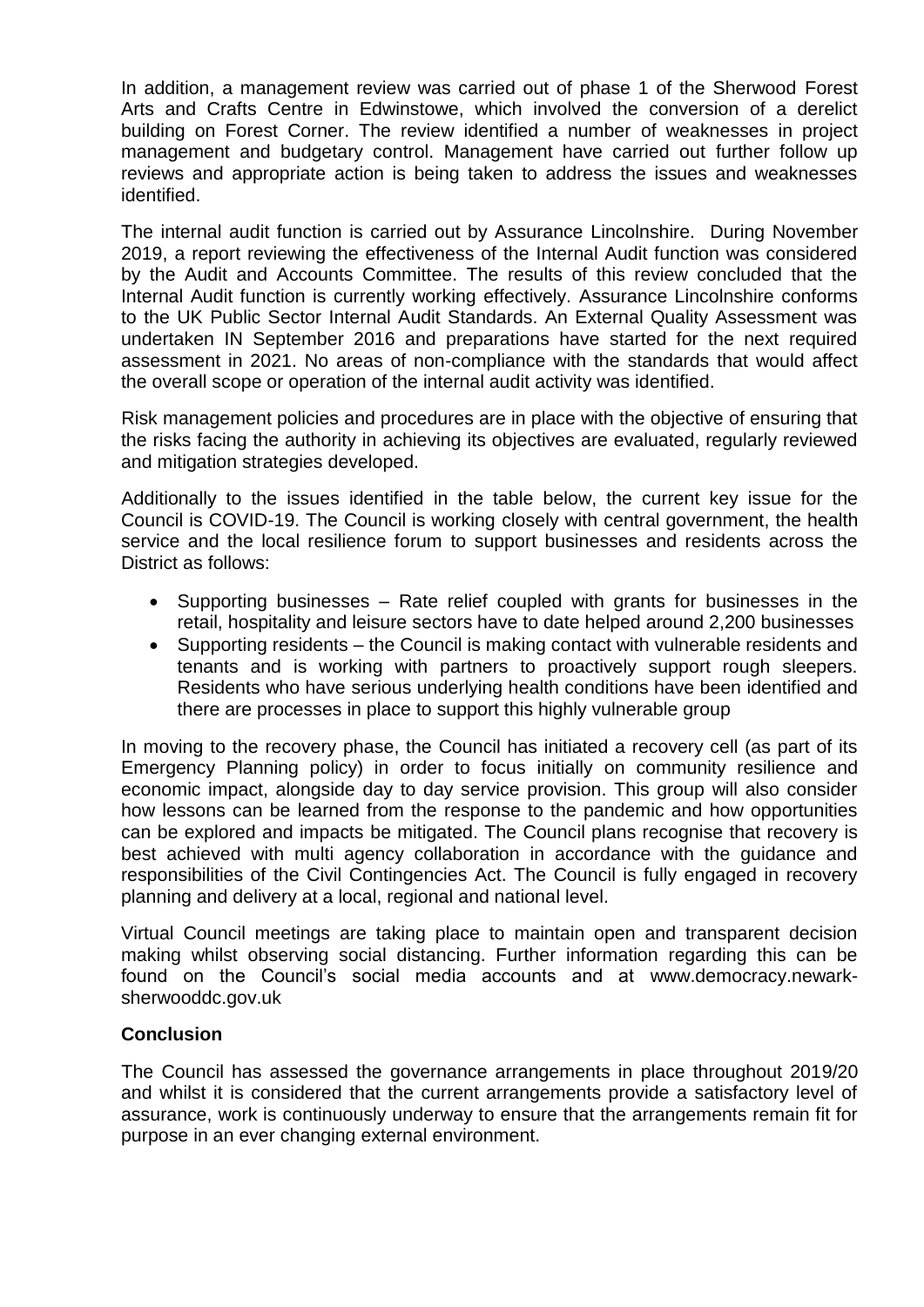# **5 Significant governance issues**

| <b>Issue</b>                                                                                                                                                                                                                                                                                                                                       | <b>Action</b>                                                                                                                                                                                                                                                                                                                                                                                                                                                                                                                                                                 | <b>Responsible</b><br><b>Officer</b>                                                  |
|----------------------------------------------------------------------------------------------------------------------------------------------------------------------------------------------------------------------------------------------------------------------------------------------------------------------------------------------------|-------------------------------------------------------------------------------------------------------------------------------------------------------------------------------------------------------------------------------------------------------------------------------------------------------------------------------------------------------------------------------------------------------------------------------------------------------------------------------------------------------------------------------------------------------------------------------|---------------------------------------------------------------------------------------|
| <b>Development Company</b><br>The Council has approved<br>the formation of a wholly<br>owned development<br>company, Arkwood<br>Developments Limited. The<br>Company's primary objective<br>is to develop market housing<br>for sale or rent. The<br>Company may also bring<br>forward commercial build.                                           | The Company was incorporated in<br>2018 and robust governance<br>arrangements are in place.<br>The Company's Business Plan and a<br>Business case for its first<br>development site on land at<br>Bowbridge Road have been approved<br>by the Council through its shareholder<br>and Policy and Finance Committees.<br>Equity capital and loan funding has<br>been approved and released to the<br>Company.                                                                                                                                                                   | <b>Karen White</b><br>Director-<br>Governance<br>and<br>Organisational<br>Development |
|                                                                                                                                                                                                                                                                                                                                                    | Progress of the company in meeting<br>the objectives set out in the<br>Shareholders Agreement will be<br>monitored by the Shareholders'<br>Committee, which has delegated<br>powers granted by full Council and by<br>the Policy and Finance Committee.                                                                                                                                                                                                                                                                                                                       |                                                                                       |
| <b>Re-integration of Housing</b><br><b>Management Function</b><br>During 2018/19 the Council<br>reviewed its arrangements<br>regarding the Housing<br>Management function,<br>culminating in the "in<br>principle" decision to bring<br>the service in-house for<br>direct service provision by<br>the Council, subject to<br>tenant consultation. | The Council brought back its Housing<br>Service on the 1 <sup>st</sup> February 2020. As<br>part of this, the Council has<br>established a review of tenant<br>engagement. It is a regulatory<br>requirement of housing providers to<br>deliver effective opportunities for<br>tenants to influence the design and<br>delivery of housing services and their<br>homes and to hold their landlord to<br>account. This review will establish the<br>preferred approach to ensure<br>customers (future, present and past)<br>views are used to scrutinise and<br>shape services. | Suzanne<br>Shead<br>Director-<br>Housing,<br>Health and<br>Wellbeing                  |
|                                                                                                                                                                                                                                                                                                                                                    | A Housing Advisory Group was<br>established by the Homes and<br><b>Communities Committee and its first</b><br>meeting was held on 25 <sup>th</sup> February<br>2020.                                                                                                                                                                                                                                                                                                                                                                                                          |                                                                                       |
|                                                                                                                                                                                                                                                                                                                                                    | The role of the Housing Advisory<br>Group is to create an informal forum<br>through which the comments/views of<br>the tenant representatives can be                                                                                                                                                                                                                                                                                                                                                                                                                          |                                                                                       |